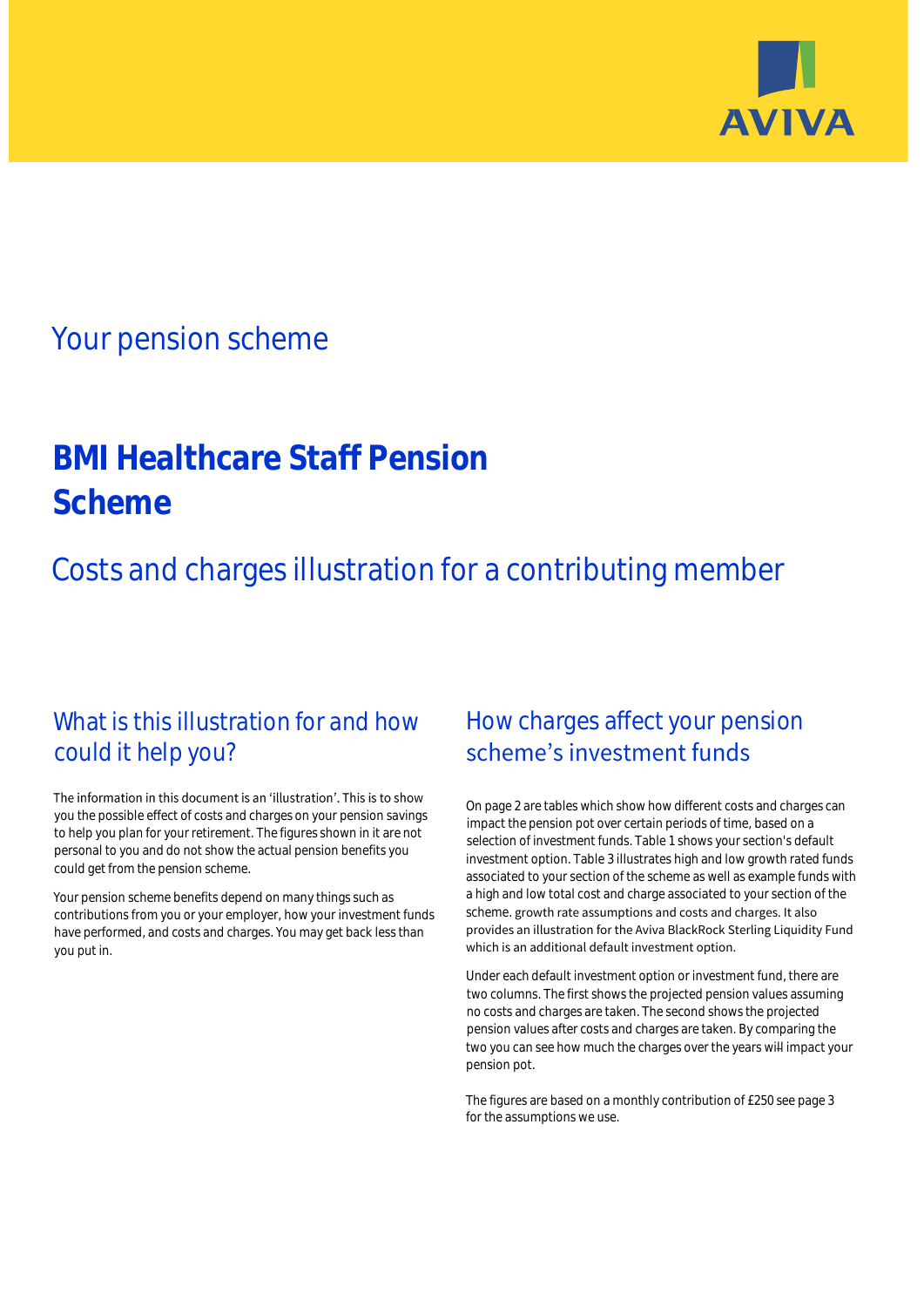| Illustration of effect of costs and charges on the Default Investment Option in<br><b>BMI Healthcare Staff Pension Scheme</b> |                                                                          |                                    |  |  |  |  |  |  |  |
|-------------------------------------------------------------------------------------------------------------------------------|--------------------------------------------------------------------------|------------------------------------|--|--|--|--|--|--|--|
|                                                                                                                               | <b>My Future</b>                                                         |                                    |  |  |  |  |  |  |  |
|                                                                                                                               | Assumed growth rate 3.2% (p.a.)<br>Assumed costs and charges 0.4% (p.a.) |                                    |  |  |  |  |  |  |  |
|                                                                                                                               |                                                                          |                                    |  |  |  |  |  |  |  |
| At end of year                                                                                                                | Projected value assuming no                                              | <b>Projected value after costs</b> |  |  |  |  |  |  |  |
|                                                                                                                               | costs and charges are taken                                              | and charges are taken              |  |  |  |  |  |  |  |
| $\mathbf{1}$                                                                                                                  | £2,980                                                                   | £2,980                             |  |  |  |  |  |  |  |
| $\overline{2}$                                                                                                                | £6,000                                                                   | £5,970                             |  |  |  |  |  |  |  |
| 3                                                                                                                             | £9,050                                                                   | £8,990                             |  |  |  |  |  |  |  |
| 4                                                                                                                             | £12,100                                                                  | £12,000                            |  |  |  |  |  |  |  |
| 5                                                                                                                             | £15,200                                                                  | £15,100<br>£30,600                 |  |  |  |  |  |  |  |
| 10                                                                                                                            | £31,300                                                                  |                                    |  |  |  |  |  |  |  |
| 15                                                                                                                            | £48,300                                                                  | £46,700                            |  |  |  |  |  |  |  |
| 20                                                                                                                            | £66,200                                                                  | £63,300                            |  |  |  |  |  |  |  |
| 25                                                                                                                            | £85,000                                                                  | £80,500                            |  |  |  |  |  |  |  |
| 30                                                                                                                            | £105,000                                                                 | £98,200                            |  |  |  |  |  |  |  |
| 35                                                                                                                            | £126,000                                                                 | £116,000                           |  |  |  |  |  |  |  |
| 40                                                                                                                            | £147,000                                                                 | £134,000                           |  |  |  |  |  |  |  |
| 45                                                                                                                            | £165,000                                                                 | £150,000                           |  |  |  |  |  |  |  |
| 50                                                                                                                            | £181,000                                                                 | £162,000                           |  |  |  |  |  |  |  |

### **Table 2**

| List of Funds included in the Default Investment Option |                       |                    |  |  |  |  |  |  |
|---------------------------------------------------------|-----------------------|--------------------|--|--|--|--|--|--|
| <b>Fund name</b>                                        | <b>Total Cost and</b> | <b>Growth Rate</b> |  |  |  |  |  |  |
|                                                         | Charge (p.a.)         | (p.a.)             |  |  |  |  |  |  |
| Av My Future Consolidation-FPMFCONP                     | 0.37%                 | 2.40%              |  |  |  |  |  |  |
| Av My Future Growth-FPMFGROP                            | 0.43%                 | 3.60%              |  |  |  |  |  |  |
|                                                         |                       |                    |  |  |  |  |  |  |
|                                                         |                       |                    |  |  |  |  |  |  |
|                                                         |                       |                    |  |  |  |  |  |  |
|                                                         |                       |                    |  |  |  |  |  |  |
|                                                         |                       |                    |  |  |  |  |  |  |
|                                                         |                       |                    |  |  |  |  |  |  |
|                                                         |                       |                    |  |  |  |  |  |  |
|                                                         |                       |                    |  |  |  |  |  |  |

#### **Aviva Life & Pensions UK Limited.**

Registered in England No. 3253947. Registered office: Aviva, Wellington Row, York, YO90 1WR. Authorised by the Prudential Regulation Authority and regulated by the Financial Conduct Authority and the Prudential Regulation Authority. Firm Reference Number 185896. **aviva.co.uk** TEMP GFI NG071309 09/2018